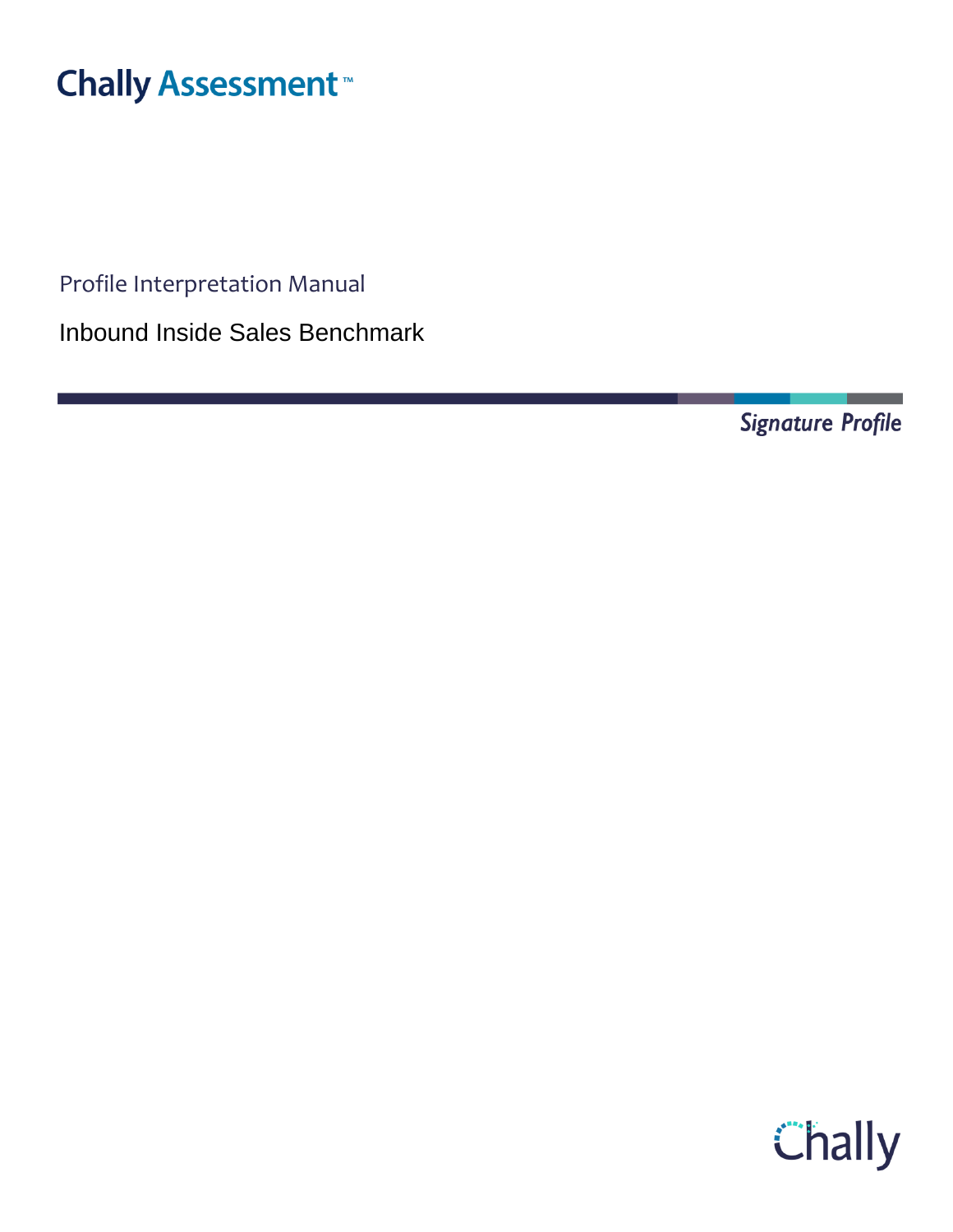# Benchmark Profile Description

The Inbound Inside Sales role responds to contact initiated by customers over the phone or via electronic communication. Sellers in these roles are tasked with gaining an understanding of the caller's needs or requirements and quickly identifying the appropriate actions to move the opportunity towards a sale, meeting, or other relevant outcome. In some cases, they may be responsible for taking orders and maximizing sales of products by up-selling and cross-selling and may have a quota.

## Predictive Competencies

- Tailors Style to Fit Customer Expectations
- Analyzes and Resolves Customer Problems
- Identifies and Addresses Customer Needs
- Achieves Results by Prioritizing Customer Satisfaction
- Makes Profitable and Pragmatic Recommendations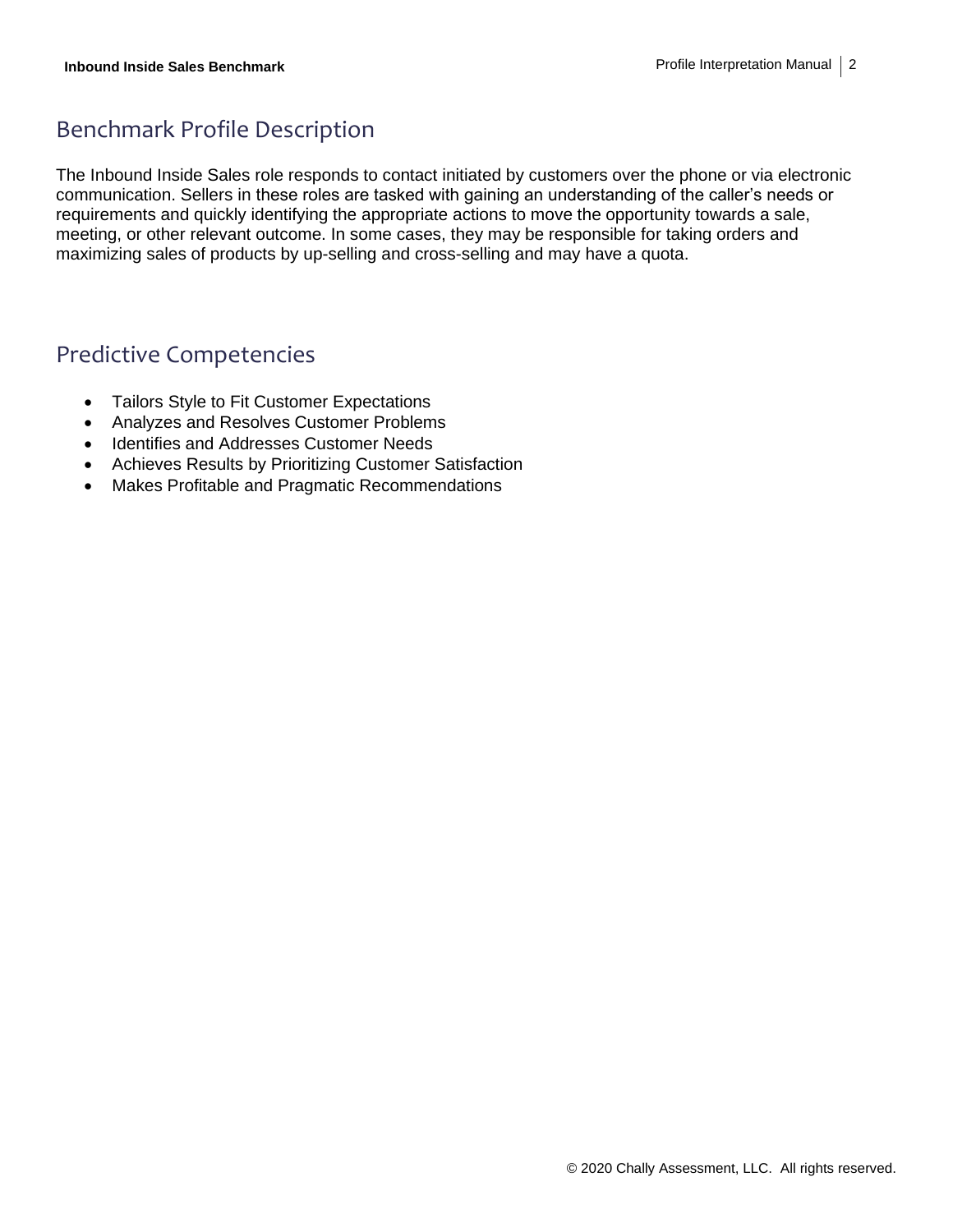# Predictive Competencies

### Tailors Style to Fit Customer Expectations

Tailors image to fit customer expectations; adapts to different situations with sincerity and realism, taking care to avoid obvious role-playing or acting; recognizes the value of first impressions; studies the image or style with which customers are most comfortable and adopts the conversational style and language most trusted by them

| <b>LOW SCORES</b>                                                                                                                                      | <b>HIGH SCORES</b>                                                                                                                                                                                                                                                                                                                                                                                                                                                                                                                                                                                                                                     |
|--------------------------------------------------------------------------------------------------------------------------------------------------------|--------------------------------------------------------------------------------------------------------------------------------------------------------------------------------------------------------------------------------------------------------------------------------------------------------------------------------------------------------------------------------------------------------------------------------------------------------------------------------------------------------------------------------------------------------------------------------------------------------------------------------------------------------|
| May blatantly promote company or self without<br>anticipating how the customer will respond                                                            | Exhibits interest and commitment through involvement<br>ш<br>in industry activities                                                                                                                                                                                                                                                                                                                                                                                                                                                                                                                                                                    |
| Fails to do the homework on a prospect or customer<br>that would identify or verify the image that would be<br>consistent with customer expectations   | Quietly promotes self and company in a manner that<br>×<br>is respected by and gains credibility with the customer<br>Before the first impression is made, becomes familiar<br>п<br>with customers, their business, and how success has<br>been achieved with similar customers in the past<br>Recognizes the business etiquette (such as dress and<br>п<br>speech) appropriate to a situation<br>Has the ability to read people and react to individual<br>п<br>needs<br>Assumes the appropriate professional level to match<br>the customer<br>Adjusts own communication style to ensure that the<br>п<br>message is heard and to encourage dialogue |
| By focusing so intently on own style and objectives,<br>fails to make it a priority to establish and reinforce<br>credibility with the customer        |                                                                                                                                                                                                                                                                                                                                                                                                                                                                                                                                                                                                                                                        |
| May ignore or fail to be concerned with the image<br>projected to others                                                                               |                                                                                                                                                                                                                                                                                                                                                                                                                                                                                                                                                                                                                                                        |
| May be inflexible about changing personal style to<br>accommodate a customer who would be more<br>comfortable with or impressed by something different |                                                                                                                                                                                                                                                                                                                                                                                                                                                                                                                                                                                                                                                        |

- **•** Concentrating on building an image they consider to be a positive, professional, business-like or other constructive definition without much reflection about others' potential varied expectations
- **•** Trying to be consistent versus varying style to adapt to the expectations of different constituencies
- Lacking understanding about "first impressions" or the need to establish credibility when the product/service has significant intangible components or benefits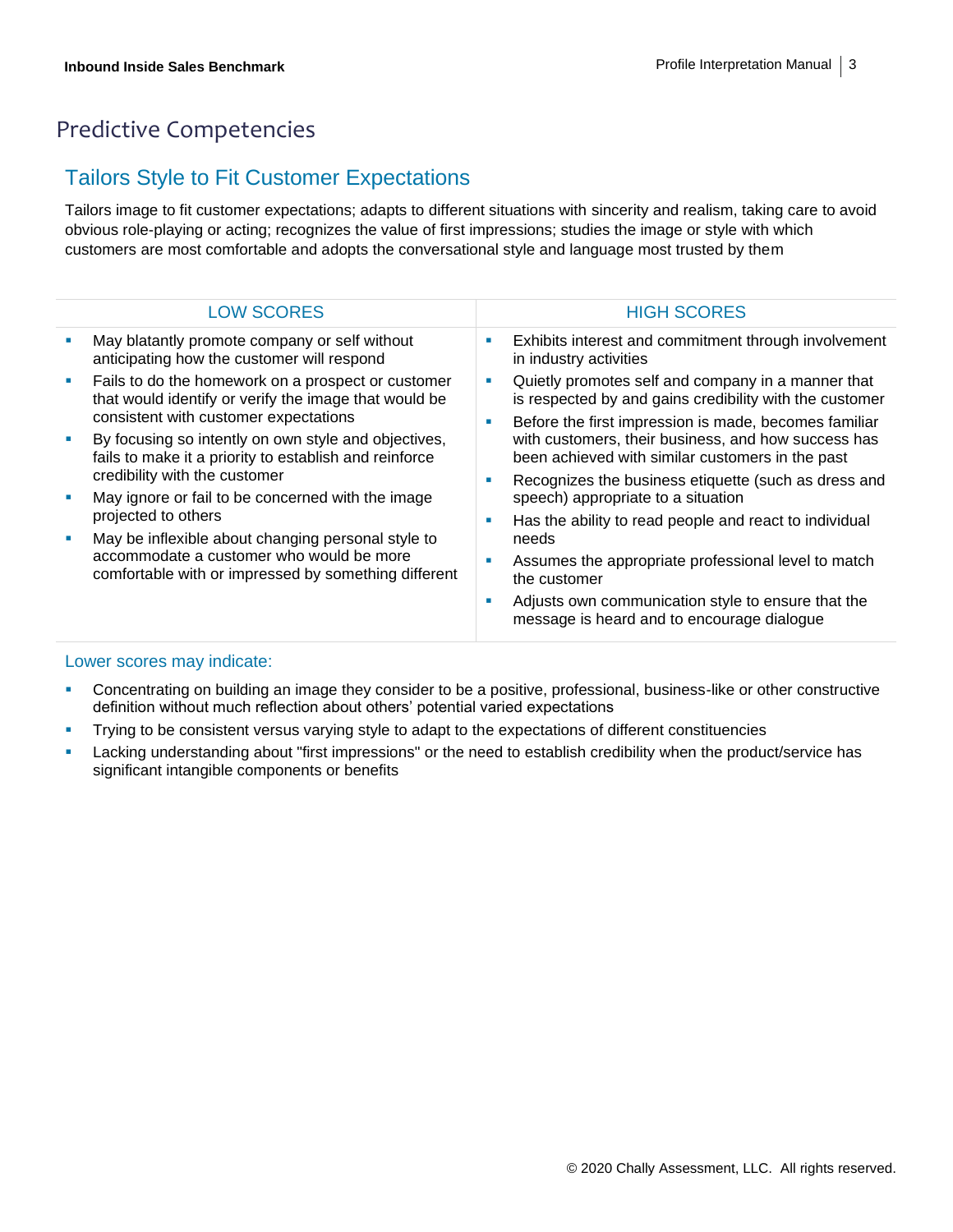# Analyzes and Resolves Customer Problems

Objectively analyzes a problem situation and takes steps to provide a solution; identifies the root of the problem before pressing for a resolution; remains engaged until a solution is reached; tries to see all sides of the problem and thus understand others' assessment of the issue or response; takes personal responsibility for identifying a resolution

| <b>LOW SCORES</b>                                                                                                                                                                                                                                                                                                                                                                                                                                                                                                                                                                                                                                                                                                 |   | <b>HIGH SCORES</b>                                                                                                                                                                                                                                                                                                                                                                                                                                                                                                   |
|-------------------------------------------------------------------------------------------------------------------------------------------------------------------------------------------------------------------------------------------------------------------------------------------------------------------------------------------------------------------------------------------------------------------------------------------------------------------------------------------------------------------------------------------------------------------------------------------------------------------------------------------------------------------------------------------------------------------|---|----------------------------------------------------------------------------------------------------------------------------------------------------------------------------------------------------------------------------------------------------------------------------------------------------------------------------------------------------------------------------------------------------------------------------------------------------------------------------------------------------------------------|
| Can be biased and make judgmental or inappropriate<br>assumptions without analyzing the situation<br>objectively<br>May press toward resolution without identifying the<br>root of the problem<br>Becomes wrapped up in own views and loses sight of<br>how others may see the problem or response<br>Becomes frustrated with solving the same or similar<br>problems over and over again<br>Tends to take complaints and problems personally<br>and feel oppressed by them<br>Sees problem resolution as an inconvenience and a<br>distraction<br>May oversimplify a problem and its solution and<br>disengage efforts before identifying a satisfactory<br>solution<br>Resists taking ownership of the solution | ш | Objectively isolates and defines problem areas clearly<br>Determines the true nature of the problem rather than<br>deal with its symptoms<br>Willing to 'think outside the box' to find a solution<br>Displays sensitivity and genuine interest in<br>understanding others' perspectives and will not ignore<br>their concerns<br>Regards any problem as a challenge to be met with<br>eagerness and enthusiasm<br>Remains engaged until a problem has been resolved<br>Takes personal accountability for the result |
|                                                                                                                                                                                                                                                                                                                                                                                                                                                                                                                                                                                                                                                                                                                   |   |                                                                                                                                                                                                                                                                                                                                                                                                                                                                                                                      |

- **•** A frustration with seemingly solving the same problem over and over again
- **•** A press toward resolution before the root of the problem has been identified
- **•** A tendency to take complaints and problems personally and feel oppressed by them
- **•** A tendency to rigidly follow procedures or pass the problem on to another to close the loop with the customer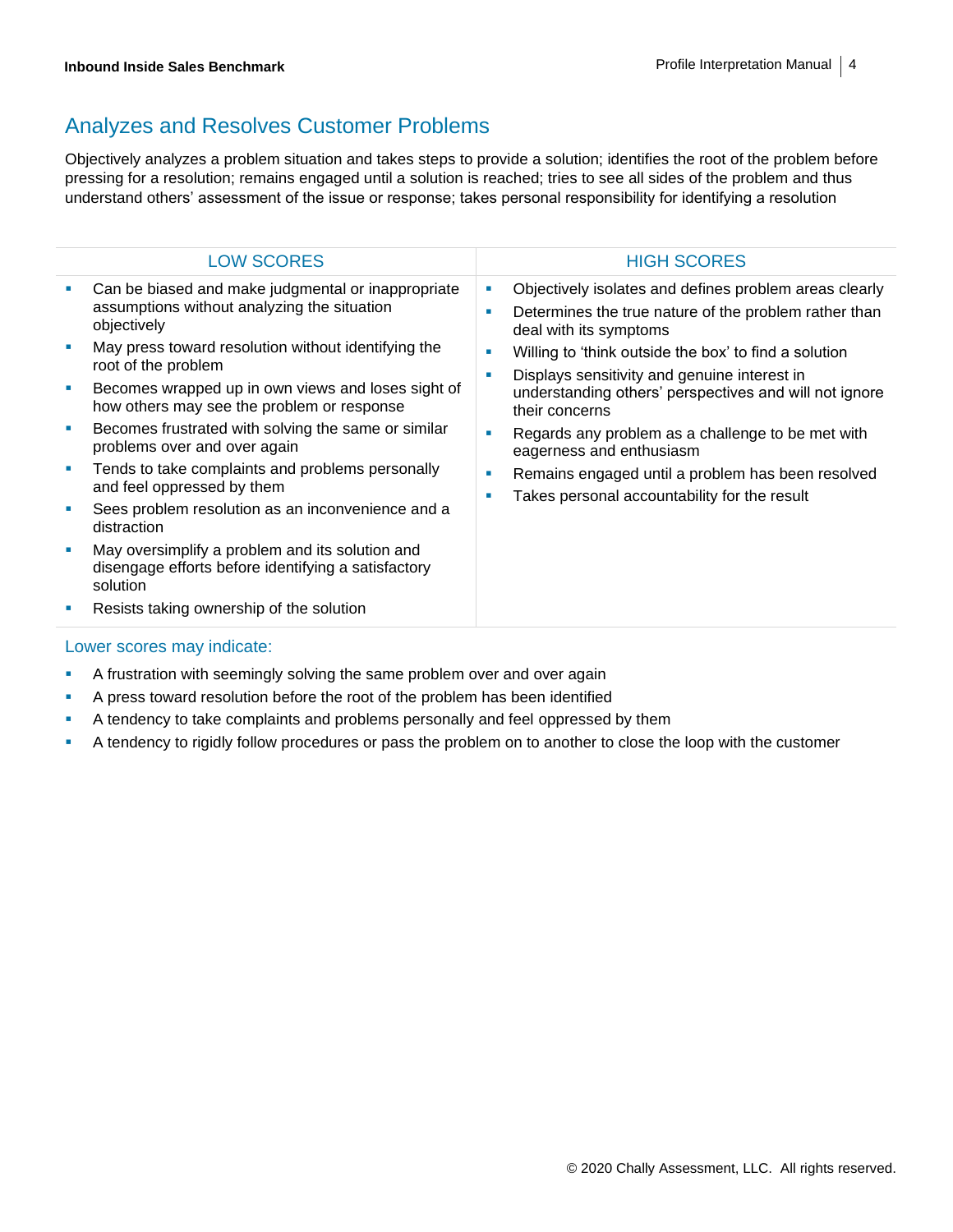### Identifies and Addresses Customer Needs

Seeks to provide an appropriate solution by understanding what the customer is trying to accomplish; spends time in a needs analysis process that identifies key objectives specific to an individual customer; gives the customer's agenda priority over a standard response; changes the sales approach or solution to accommodate the customer versus force fit the customer to an existing model

|            | <b>LOW SCORES</b>                                                                                                    |    | <b>HIGH SCORES</b>                                                                                                                                               |
|------------|----------------------------------------------------------------------------------------------------------------------|----|------------------------------------------------------------------------------------------------------------------------------------------------------------------|
| <b>SIL</b> | Lacks a thorough approach to a customer needs<br>analysis, preferring to move immediately to an<br>existing solution | ٠  | Asks questions and studies the customer's key<br>priorities<br>Incorporates the customer's responses and input into                                              |
| a.         | Can be distracted from learning customer<br>requirements by the personalities or politics of a<br>situation          | m. | a business plan tailored to fit that customer's needs<br>Takes the time to explore options or alternatives for<br>helping the customer to achieve key objectives |
| a.         | Tries to fit the customer's methods or goals into a<br>standard model or solution                                    |    | Accepts the rejection or modification of suggestions in<br>an effort to best understand and help the customer                                                    |
| and the    | Takes it as personal criticism when suggestions are<br>challenged                                                    |    |                                                                                                                                                                  |
|            | Can be too invested in own agenda to comfortably<br>yield to the customer's agenda                                   |    |                                                                                                                                                                  |

- **•** A tendency to try to get the customer to change their methods or goals in order to better fit the sellers' model or solutions
- **EXEC** A frustration with having suggestions challenged
- A tendency to gloss over the needs analysis process and move quickly to proposing a fairly standard solution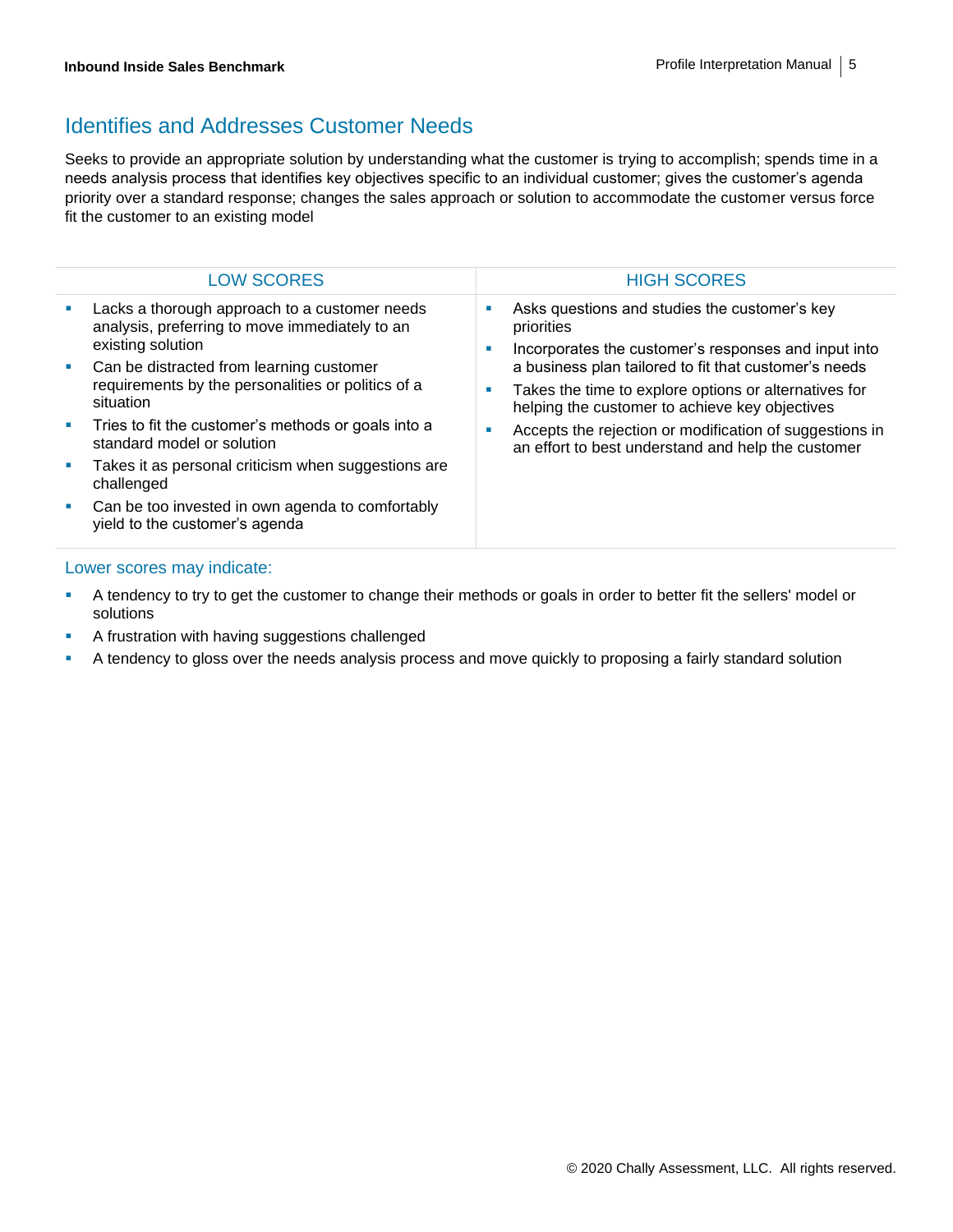# Achieves Results by Prioritizing Customer Satisfaction

Prioritizes customer satisfaction as a major objective in order to succeed in a sales role; works to establish rapport and concentrates on building a trusting relationship with customers; demonstrates this commitment with a hardworking approach and a sense of urgency in the face of problems

|  | <b>LOW SCORES</b>                                                                                                                                                          |   | <b>HIGH SCORES</b>                                                                                                                                                                     |  |
|--|----------------------------------------------------------------------------------------------------------------------------------------------------------------------------|---|----------------------------------------------------------------------------------------------------------------------------------------------------------------------------------------|--|
|  | May put forth a diminishing effort over an extended<br>period of time, particularly if it is difficult to please a<br>customer                                             | ш | Understands that success depends upon a<br>willingness and ability to provide a genuine benefit to<br>customers                                                                        |  |
|  | Focuses on those customers who are less demanding<br>or where there is a long-standing relationship                                                                        |   | Sets high expectations for the level of customer<br>satisfaction provided and is unwilling to settle for                                                                               |  |
|  | Tends to 'let sleeping dogs lie' and is reticent to<br>search for problems that may be in the early stage of<br>development                                                |   | anything less                                                                                                                                                                          |  |
|  |                                                                                                                                                                            | × | Dismisses the length or strength of the customer<br>relationship as a factor in making the effort to ensure                                                                            |  |
|  | Wants to impress customers with what can be<br>accomplished for them, turning their attention from<br>being pleased with the solution to being pleased with<br>the efforts |   | customer satisfaction                                                                                                                                                                  |  |
|  |                                                                                                                                                                            | × | Steers customer conversations and interactions to be<br>sure to get the information needed to produce the<br>desired results                                                           |  |
|  |                                                                                                                                                                            |   | Concentrates on effectively executing the basics of<br>customer care rather than the appearance or<br>impression that is created in the process;<br>unconcerned with impressing others |  |
|  | the contract of the contract of the contract of the contract of the contract of the contract of the contract of                                                            |   |                                                                                                                                                                                        |  |

- A desire to please without the willingness to put forth the required effort over an extended period
- **•** A tendency to rely on the customer to articulate a problem or request and then respond
- A focus on those customers who are less demanding or difficult to please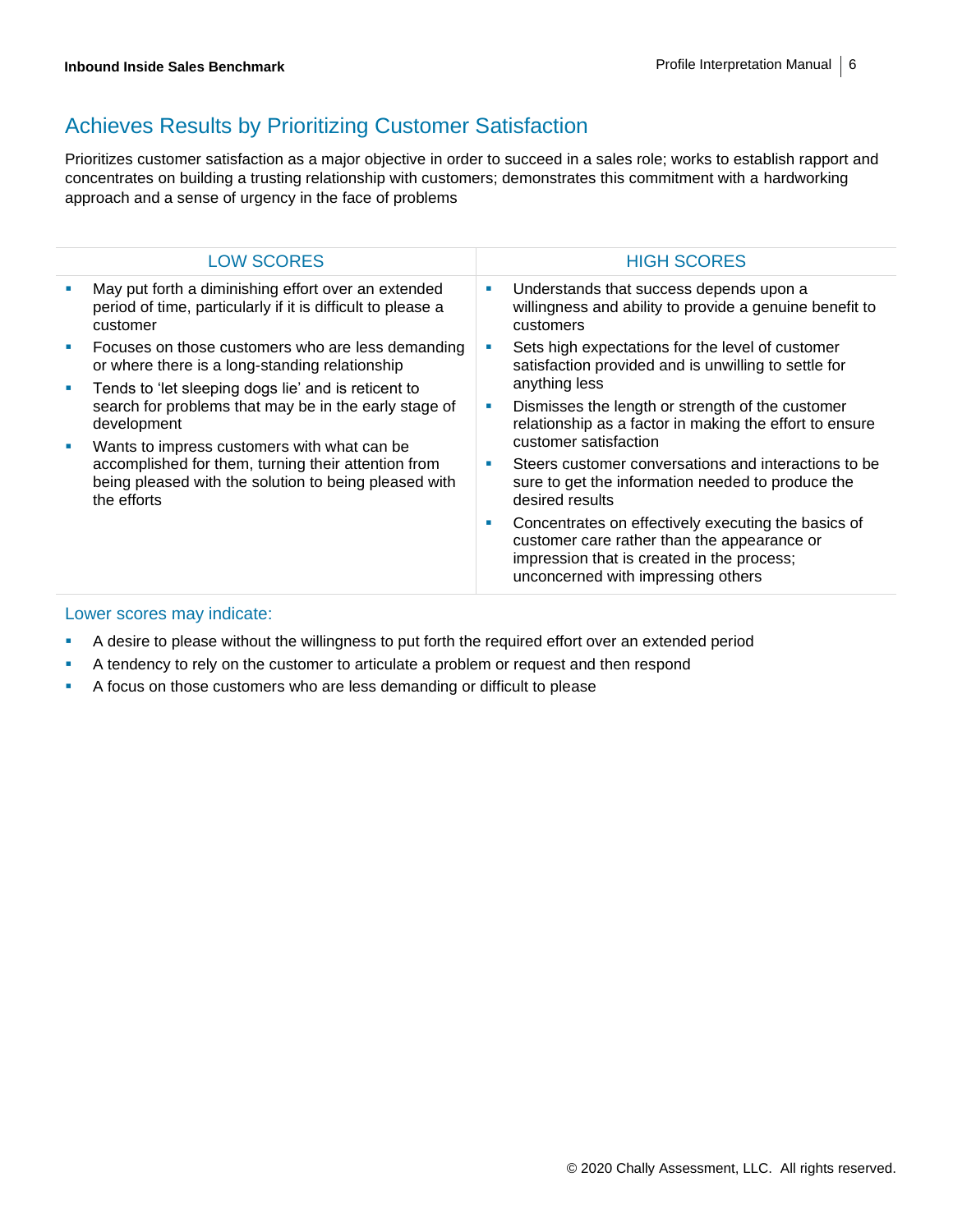# Makes Profitable and Pragmatic Recommendations

Proactively weighs decisions, recommendations, and actions against their impact on the bottom-line; looks for options that accomplish what needs to be done without compromising profitability; understands the economics of the processes of their own organization and those of customers; leverages knowledge of the business and the customer to provide recommendations that are efficient and practical

|   | <b>LOW SCORES</b>                                                                                                                      |   | <b>HIGH SCORES</b>                                                                                                                                        |
|---|----------------------------------------------------------------------------------------------------------------------------------------|---|-----------------------------------------------------------------------------------------------------------------------------------------------------------|
|   | Cannot effectively formulate a more profitable<br>approach when historically, things have always been<br>done a certain way            | × | Makes a proactive effort to choose the most profitable<br>options and will not be surprised by budgets that run<br>over or profits that don't materialize |
|   | Does not anticipate potential threats to profitability or<br>identify alternatives to circumvent those threats                         |   | Evaluates own actions and decisions against the need<br>to contribute to the organization's profitability                                                 |
|   | Focuses on an isolated piece of the solution without<br>understanding and evaluating its overall economic                              | × | Manages resources wisely, and makes decisions that<br>enhance the organization's financial position                                                       |
| ш | impact<br>May judge the quality of a recommendation or solution<br>by its 'sizzle' or pizzazz than by its impact on the<br>bottom-line | п | Values practicality in getting the job done and will not<br>add unnecessary frills or extras that could<br>compromise the bottom-line                     |
|   |                                                                                                                                        | ٠ | Keeps an eye on profitability when solving a problem<br>or implementing a plan                                                                            |
|   |                                                                                                                                        | × | Sufficiently involved in all areas of the business to<br>know key performance criteria                                                                    |
|   |                                                                                                                                        | × | Uses own knowledge of the business and the market<br>to weigh options so the desired results can be<br>accomplished most profitably                       |
|   |                                                                                                                                        | п | Knowledgeable of methodologies to control assets<br>and ensures they are applied                                                                          |
|   |                                                                                                                                        |   |                                                                                                                                                           |

- A tendency to judge the quality of a solution by its degree of elegance or pizzazz
- A tendency to focus on a piece of the solution without judging its overall economic impact, e.g., saving the time of a lower-paid person at the expense of generating more work for one who is higher paid
- A reticence to suggest changes to accepted products or procedures